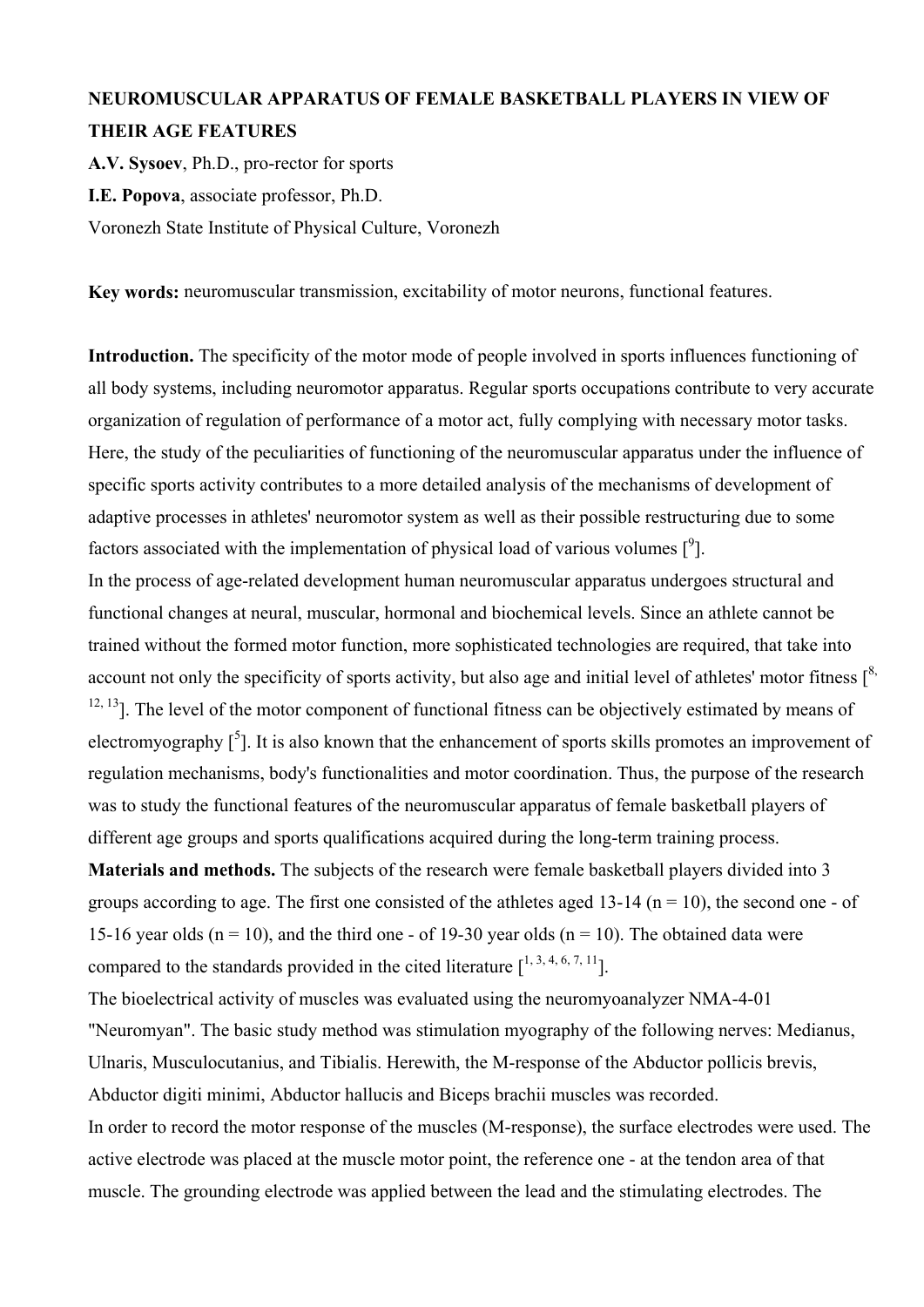stimulating bipolar electrode was placed over the projection of the nerve which innervated the given muscle. During the research on the nerve conduction, the supramaximal stimuli were used. To evaluate the conductivity of the segmental arch, including the sensory and motor fibers outside the spinal cord and its intraspinal area, and also the motor neuron excitability, H-reflex of the medial head of the Gastrocnemius muscle was registered, and the reflex was provoked by a commonly used stimulation of the Tibialis nerve by means of the unipolar electrode, and with that, the active electrode was placed in the popliteal fossa  $[6]$ .

The obtained data were processed by the conventional methods of the analysis of variance, performing the validation of different empirical samplings using the Student's criterion (*t*-criterion).

**Results and discussion.** To evaluate the total muscle electrical potential in response to a one-time electric stimulation of the motor fibers of the mixed peripheral nerve, the M-response of the upper and lower limb muscles of the female basketball players from different age groups was recorded. There was noted a statistically-valid reduction of the latency value, as well as of the residual latency (RL) of the M-response of the female athletes from Group 3, as compared to the ones from Groups 1 and 2, while stimulating the Medianus, Ulnaris, Musculocutanius and Tibialis nerves (Figures 1-4). The obtained data are indicative of the increase of the maximal conduction of excitation in the nerve fibers of the adult female basketball players having maximum sports experience, which enables better development of speed strength.



**Figure 1.** *Characteristics of M-response during stimulation of Medianus nerve of female basketball players from different age groups.*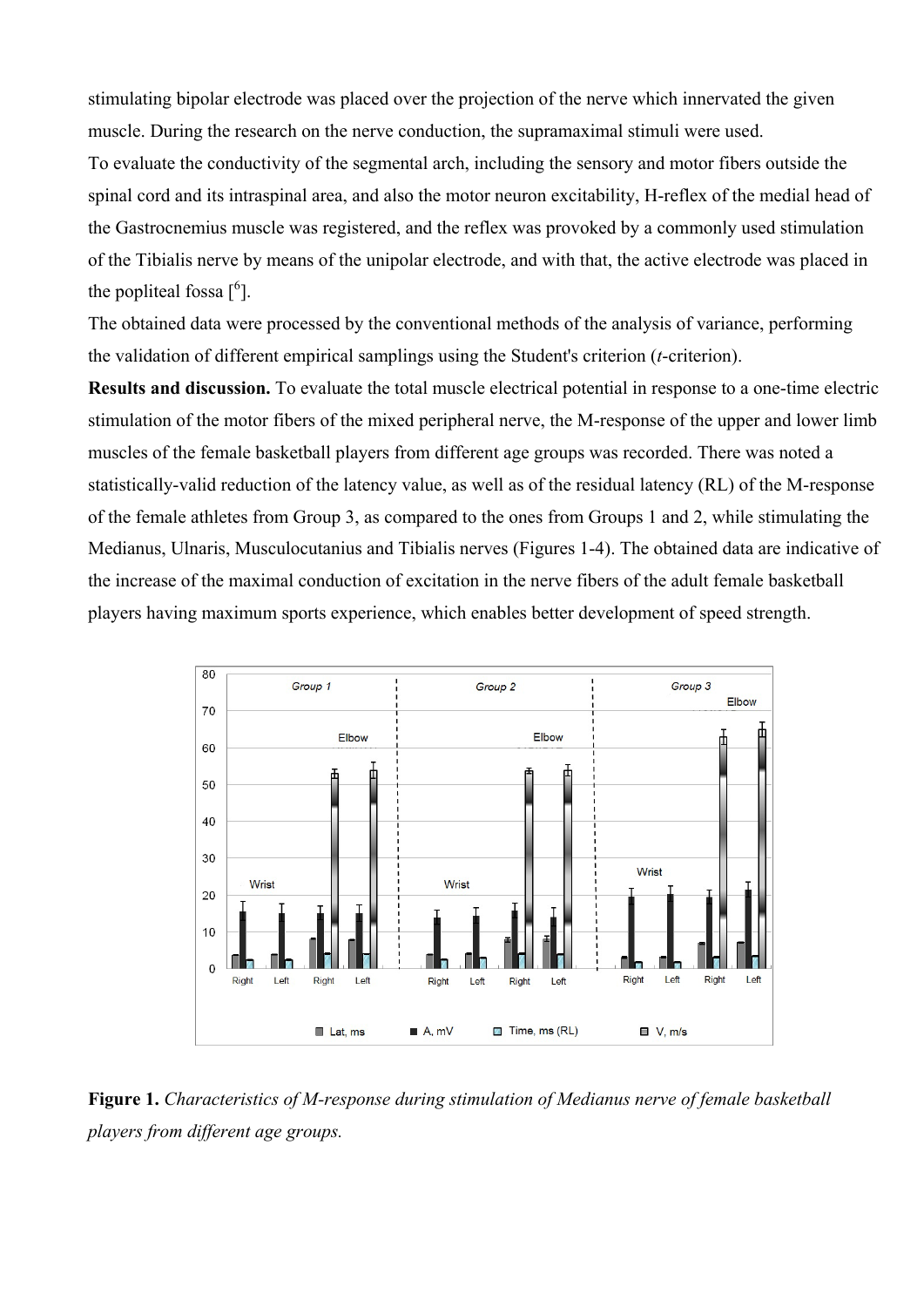The increase of the maximal conduction of excitation in the motor fibers of the upper and lower limbs of the female basketball players from Group 3 indicates an increase of their lability, which determines not only the shortest time needed for the excitation to appear, but also the time needed for the excitation to tone down and for the tissue to restore and produce the succeeding excitation pulses  $\left[ \cdot \right]$ . It is also known that the latent period of the motor reaction comes as an indicator of the fast muscle contraction speed  $\left[\right]$ . Consequently, regular basketball occupations enable quality improvement of the athletes' neuromuscular apparatus, which corresponds to the literature data  $[14]$ . Herewith, the cornerstone of the speed-strength movement is the ability of the muscles to stretch with momentary and significant intensity and then to contract fast and powerfully. Fast muscle contraction speed is one of the most important factors which determine the functional state of the muscular system of the athletes who specialize in speed-and-strength sports  $[10]$ .



**Figure 2.** *Characteristics of M-response during stimulation of Ulnaris nerve of female basketball players from different age groups.*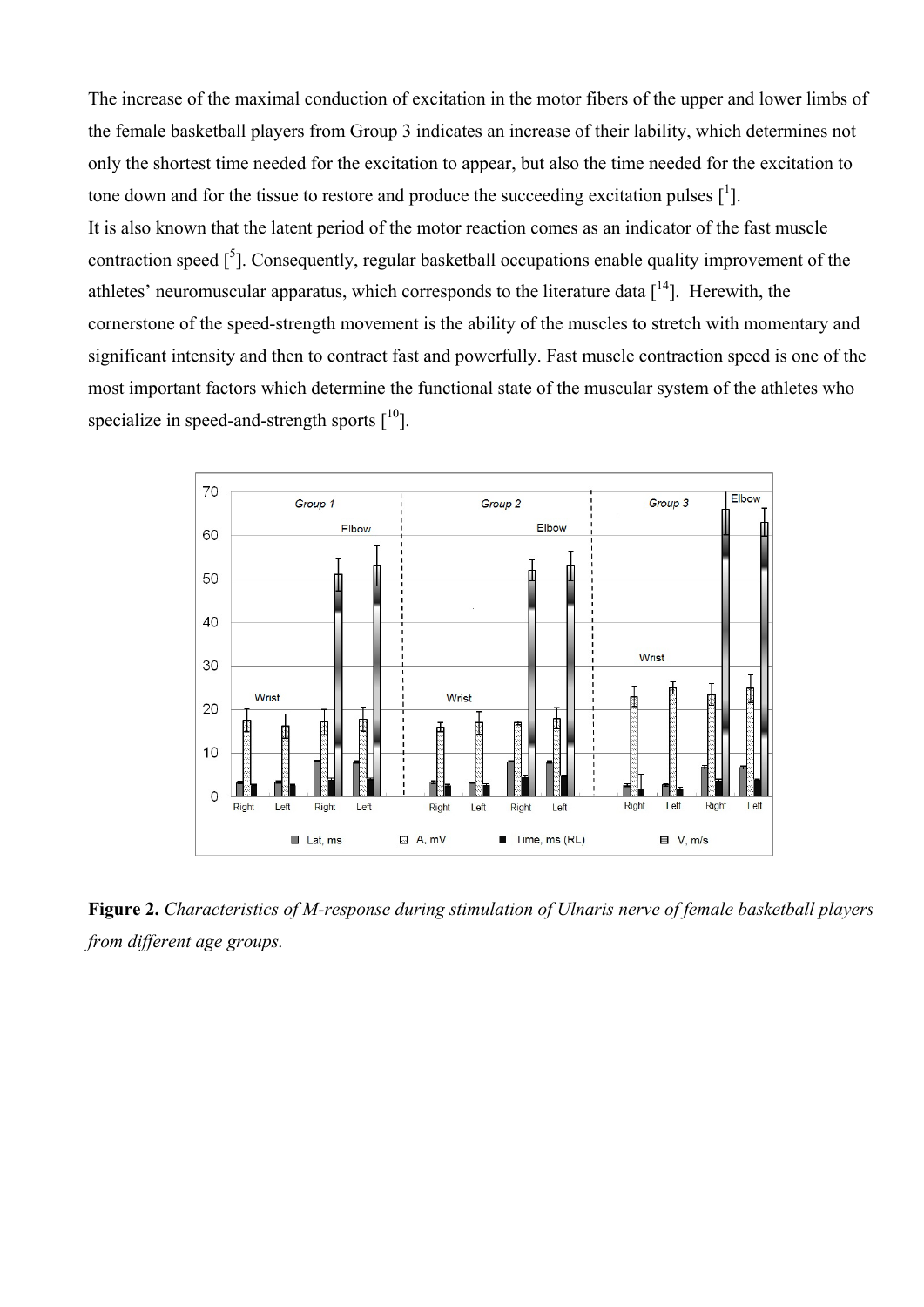

**Figure 3.** *Characteristics of M-response during stimulation of Musculocutanius nerve of female basketball players from different age groups.* 



**Figure 4.** *Characteristics of M-response during stimulation of Tibialis nerve of female basketball players from different age groups.* 

During the research on the M-response amplitude of the upper and lower limb muscles, its highest value was recorded among the more experienced female basketball players from Group 3 than that among the younger female athletes (Figures 1-3). According to the obtained data, the extension of time for basketball training and growing of female athletes contributed to the increase in quantity and synchronism of the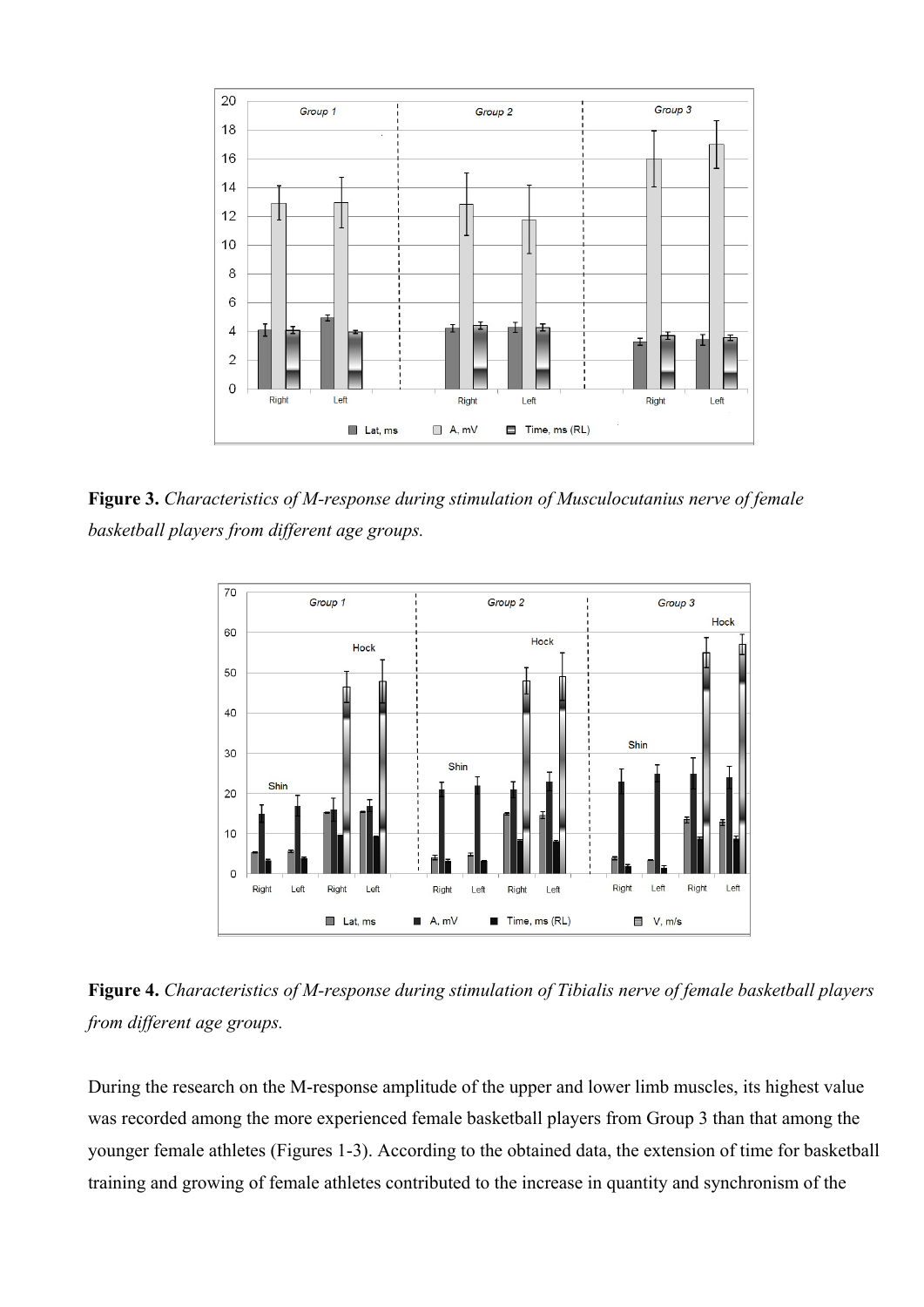involved muscles of the upper and lower limbs, which enabled the momentary force to develop at its maximum, and that will characterize the maximum dynamical force and, consequently, will help to improve sports results. The increase of the amplitude among the female athletes from Group 3 may also be conditioned by the expansion of the cross-section area of the muscle fibers as a result of regular training sessions.

Since by the age of 12-15 the muscle spindles stop growing, and the muscle tissue structure becomes the same as the one of adults aged 20-30  $\int_1^{1,17}$ , the detected distinctions in the functioning of the neuromuscular apparatus of the adult female basketball players are most probably conditioned by their long-term basketball occupations as opposed to the younger female athletes. Thus, the number and the development level of certain muscle spindles of different muscles are not identical, and their structural complexity depends on the amplitude of movement and force of muscle contraction, which is related to the muscle coordination  $\lceil^{12}\rceil$ . Its volume is higher among more experienced female athletes. The more qualified adult female basketball players were also determined to have the maximum speed of

the nerve impulse conduction through the nerves under study (Figures 1-3). Most probably, that is conditioned by the long-term basketball occupations of the female athletes from Group 3, as by the age of 13 sensory and motor receptors of the muscular system reach their full growth and get similar to the ones of adults  $\begin{bmatrix} 1 \end{bmatrix}$ .

The synchronous reflexive response of the motor unit of the medial Gastrocnemius muscle to the electric stimulation of the sensory fibers of the Tibialis nerve was evaluated using the H-reflex method. The statistically significant differences of such characteristics of H-reflex as АMP Н/М and Lat are lacking (Table 1). The obtained data indicate a similar relative share of the reflexively excited motoneurons out of all medial Gastrocnemius muscle neurons.

| Parameter |       | Group 1        | Group 2        | Group 3      |
|-----------|-------|----------------|----------------|--------------|
| $H/M$ , % | Left  | $17,6 \pm 2,7$ | $19,1\pm2,9$   | $21,3\pm1,9$ |
|           | Right | $21,0+1,9$     | $22,4\pm 2,3$  | $18,7\pm3,1$ |
| Lat, ms   | Left  | $31,6\pm2,1$   | $29,6 \pm 2,1$ | $32,2\pm2,7$ |
|           | Right | $32,8 \pm 1,7$ | $30,5 \pm 2,7$ | $31,7\pm2,3$ |

**Table 1.** *Characteristics of H-reflex of medial Gastrocnemius muscle of female basketball players from different age groups*

However, it has been established that by the age of 18-27 the H-reflex amplitude reduces  $[16]$ . Perhaps, the identified indistinction in the reflex excitability of α-motoneurons of female basketball players from different age groups is conditioned by the influence of the long-term basketball occupations of the adult athletes, whose level of sports qualification is higher and whose speed-strength development and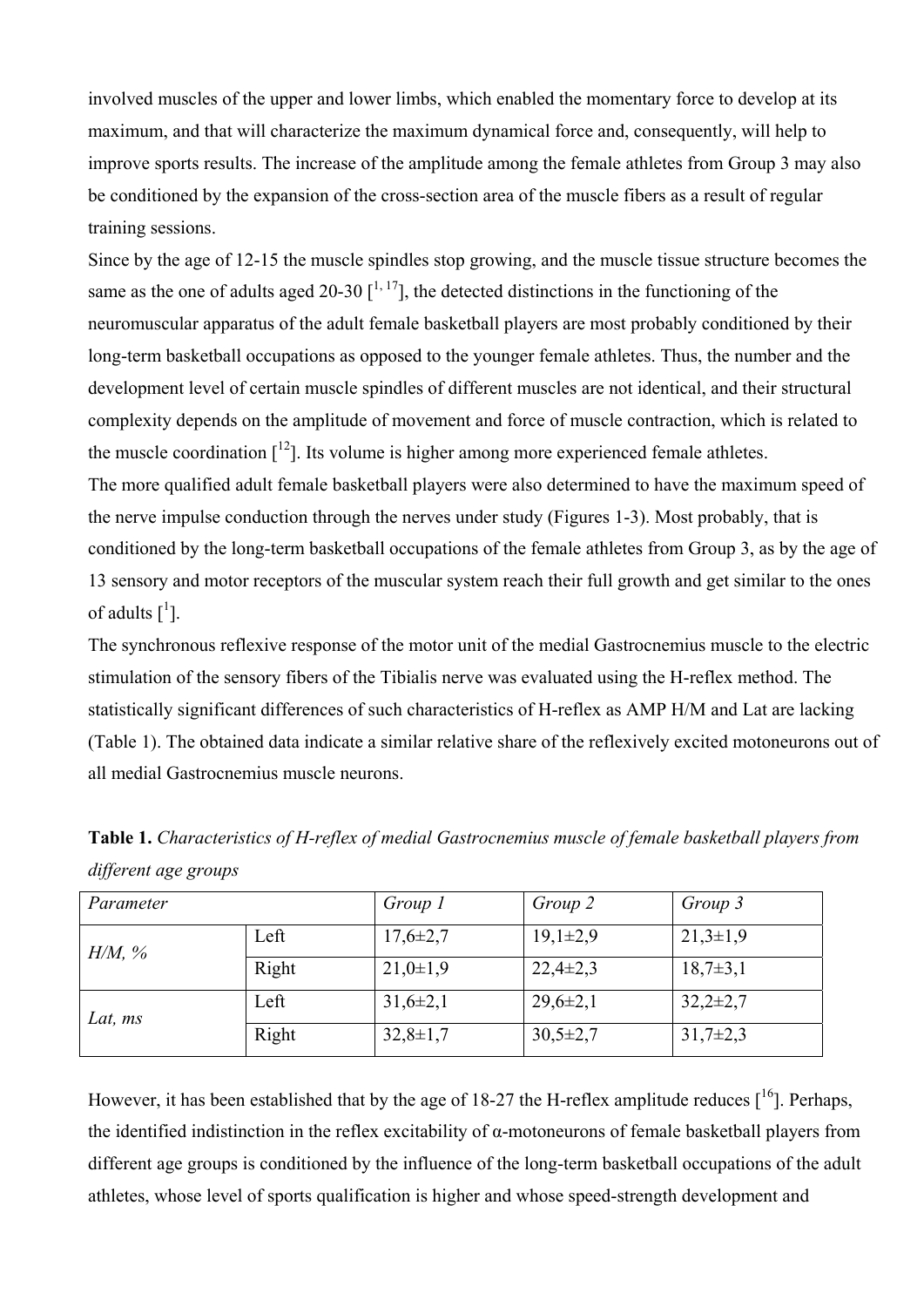formation and maintenance of the comprehensive coordination motor skills are better than those of the female athletes from Groups 1 and 2. The current hypothesis was confirmed by the literature data, according to which the excitation of the α-motoneurons is higher among the athletes with higher sports qualification  $[<sup>2,5, 15</sup>]$ .

The registered mean-group latency values of the H-reflex do not differ significantly within different age groups and are within the normal limits for healthy people  $\left[\begin{array}{c}3\end{array}\right]$ . The obtained data indicate that the female basketball players of different ages have a similar degree of myelination and diameter of the sensory and motor fibers.

The fact in evidence is stipulated by the speed of the nerve impulse conduction during the fiber growth period, as well as by the specificity of the sports activity.

**Conclusion.** Hence, the analysis of the obtained data has revealed that long-term basketball occupations contribute to the increase of the maximum conduction of excitation in nerve fibers, the number and synchrony of active motor units of muscles of upper and lower limbs. The identified physiological features of the neuromuscular apparatus can serve as objective indicators for the operational control of the training process of young female athletes, where the stipulated qualities should be developed to improve the efficiency of athletes' playing actions in the early phases of basketball occupations. While training young female basketball players, it is necessary to use the exercises that help increase the share of the reflexively excited motoneurons out of all medial Gastrocnemius muscle neurons, and also the degree of myelination of the Tiabilis nerve, which enables to develop and improve the comprehensive coordination motor skills.

## **References**

- 1. Antonova, V.A. Anatomy and Physiology / V.A. Antonova. Moscow: Vysshee obrazovanie. 2006. 192 P. (In Russian)
- 2. Arifulin, A.N. Functional characteristics of neuromotor apparatus of lower limbs in young athletes of different specializations: Ph.D. thesis / A.N. Arifulin. - Vladimir, 2005. – 128 P. (In Russian)
- 3. Badalyan, L.O. Clinical electroneuromyography / L.O. Badalyan, L.A. Skvortsov. Moscow: Meditsina, 1986. – 368 P. (In Russian)
- 4. Bezrukikh, M.M. Age physiology (Physiology of Child's Development) / M.M. Bezrukikh, V.D. Son'kin, D.A. Farber. – Moscow: Academia, 2003. – 416 P. (In Russian)
- 5. Gorodnichev, R.M. Sport electroneuromyography / R.M. Gorodnichev. Velikie Luki: VSAPhCS, 2005. – 227 P. (In Russian)
- 6. Komantsev, V.N. Methodological bases of clinical electroneuromyography / V.N. Komantsev, V.A. Zabolotnykh. – St.Petersburg, 2001. – 350 P. (In Russian)